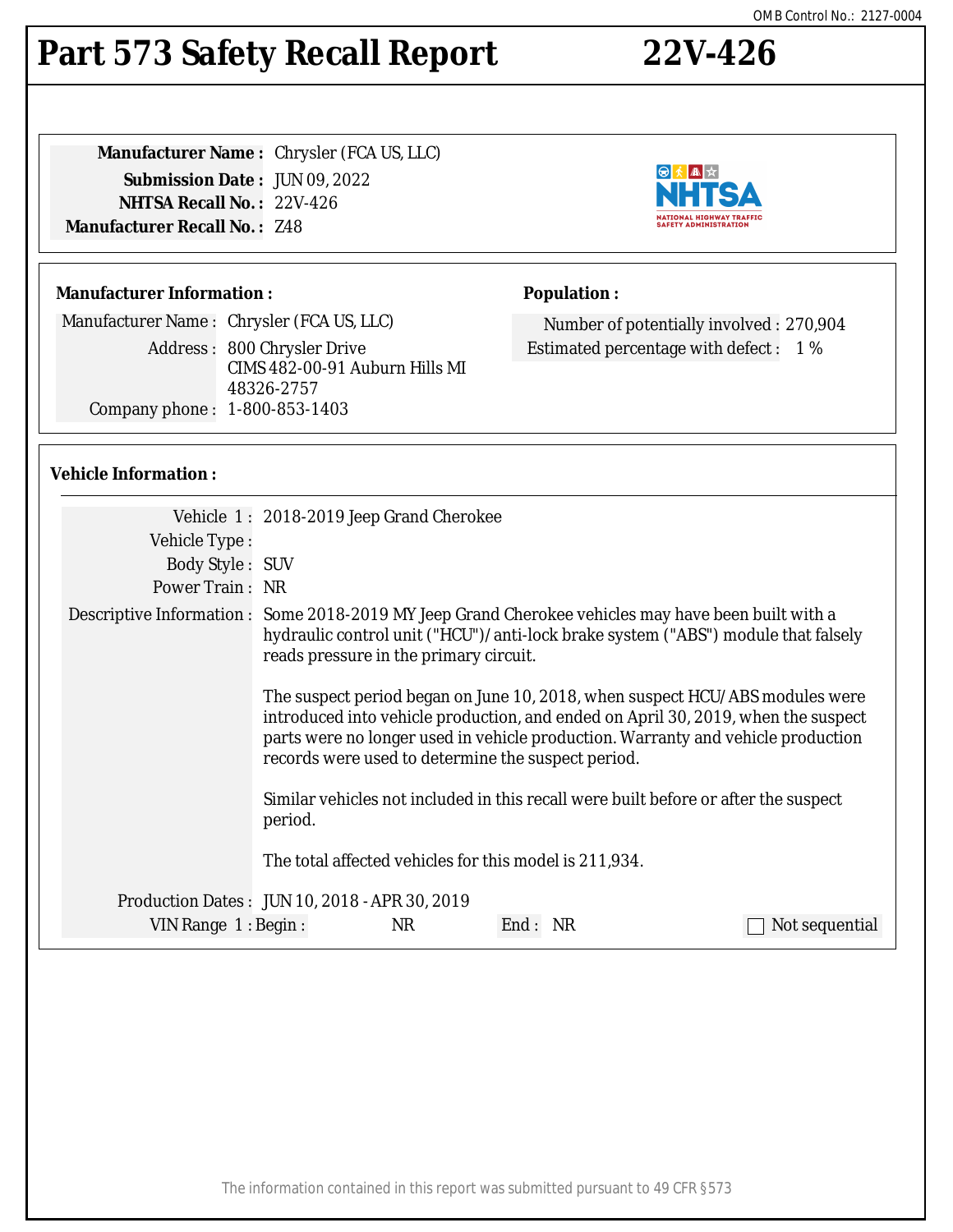# Part 573 Safety Recall Report 22V-426 Page 2

|                               | Vehicle 2: 2018-2019 Dodge Durango                                                                                                                                                                                                                                                                          |  |  |  |
|-------------------------------|-------------------------------------------------------------------------------------------------------------------------------------------------------------------------------------------------------------------------------------------------------------------------------------------------------------|--|--|--|
| Vehicle Type:                 |                                                                                                                                                                                                                                                                                                             |  |  |  |
| <b>Body Style: SUV</b>        |                                                                                                                                                                                                                                                                                                             |  |  |  |
| Power Train: NR               |                                                                                                                                                                                                                                                                                                             |  |  |  |
|                               | Descriptive Information : Some 2018-2019 MY Dodge Durango vehicles may have been built with a HCU/ABS<br>module that falsely reads pressure in the primary circuit.                                                                                                                                         |  |  |  |
|                               | The suspect period began on June 10, 2018, when suspect HCU/ABS modules were<br>introduced into vehicle production, and ended on April 30, 2019, when the suspect<br>parts were no longer used in vehicle production. Warranty and vehicle production<br>records were used to determine the suspect period. |  |  |  |
|                               | Similar vehicles not included in this recall were built before or after the suspect<br>period.                                                                                                                                                                                                              |  |  |  |
|                               | The total affected vehicles for this model is 58,970.                                                                                                                                                                                                                                                       |  |  |  |
|                               | Production Dates: JUN 10, 2018 - APR 30, 2019                                                                                                                                                                                                                                                               |  |  |  |
| VIN Range 1: Begin:           | End: NR<br><b>NR</b><br>Not sequential                                                                                                                                                                                                                                                                      |  |  |  |
|                               |                                                                                                                                                                                                                                                                                                             |  |  |  |
| <b>Description of Defect:</b> |                                                                                                                                                                                                                                                                                                             |  |  |  |
|                               | Description of the Defect: An HCU/ABS module that falsely reads pressure in the primary circuit may<br>illuminate the brake lights, as well as allow the vehicle to start and shift out of<br>park without the brake pedal being depressed.                                                                 |  |  |  |
| FMVSS 1 : NR                  |                                                                                                                                                                                                                                                                                                             |  |  |  |
| <b>FMVSS 2: NR</b>            |                                                                                                                                                                                                                                                                                                             |  |  |  |
|                               | Description of the Safety Risk: A vehicle that is able to start and shift out of park without depressing the<br>brake pedal can result in unintended vehicle movement which can cause a<br>vehicle crash without prior warning and/or injury to others outside the<br>vehicle.                              |  |  |  |
| Description of the Cause: NR  |                                                                                                                                                                                                                                                                                                             |  |  |  |
|                               | Identification of Any Warning None. However, after the failure occurs, a dash light may illuminate, and/or the<br>that can Occur: customer may notice brake lights staying on after parking/turning off the<br>vehicle.                                                                                     |  |  |  |
| <b>Involved Components:</b>   |                                                                                                                                                                                                                                                                                                             |  |  |  |

The information contained in this report was submitted pursuant to 49 CFR §573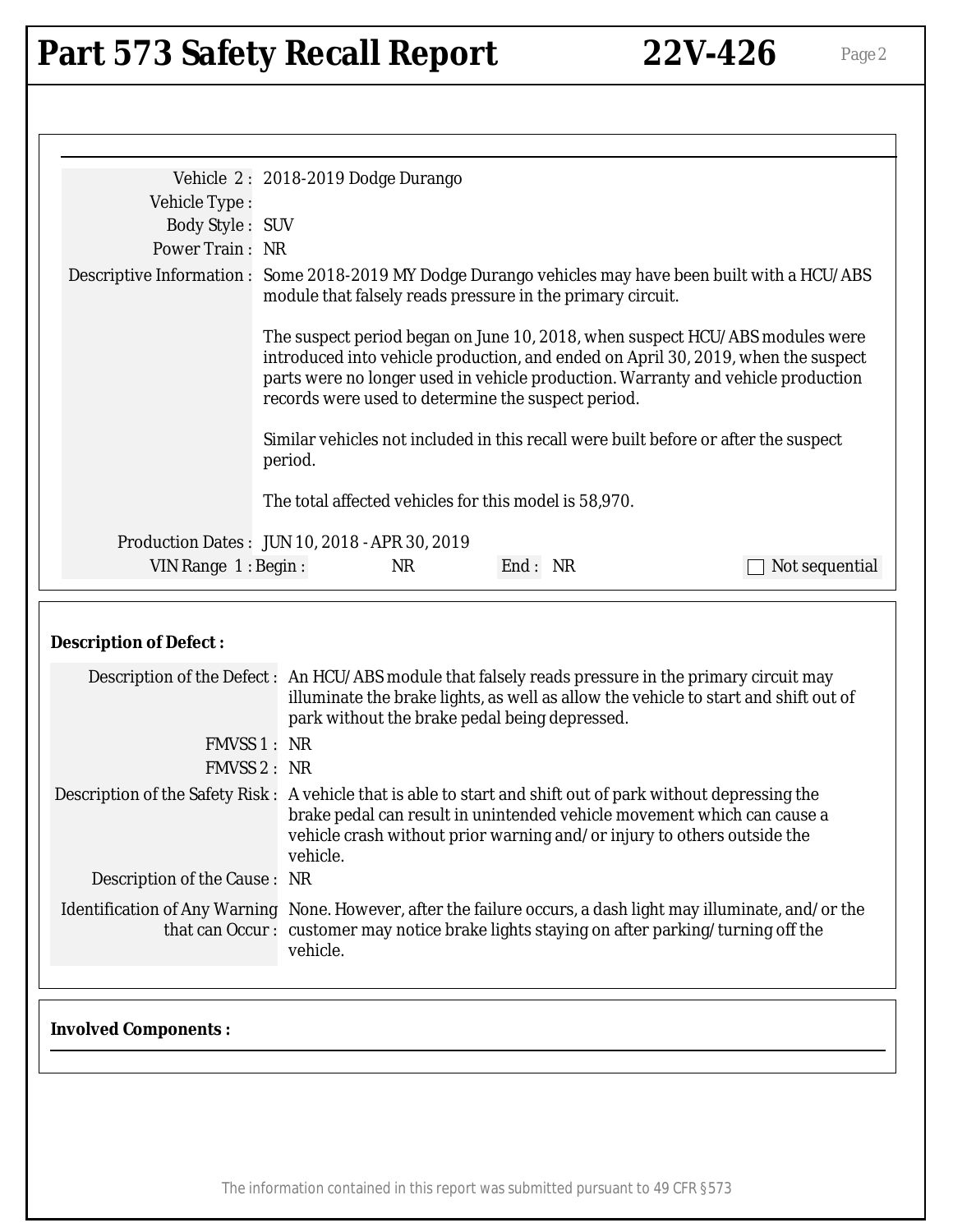### **Part 573 Safety Recall Report 22V-426** Page 3

Component Name 1 : Hydraulic Control Unit Module Component Description : Module - Hydraulic Control Unit Component Part Number : 68262200AB, 68085397AB

Component Name 2 : Antilock Brake System Module Component Description : Module - Antilock Brake System Module Component Part Number : 68442477AC, 68442478AA, 68404410AA, 68382348AA

### **Supplier Identification :**

#### **Component Manufacturer**

Name : ZF Friedrichshafen AG Address : 12001 Tech Center Drive Livonia Michigan 48150 Country : United States

### **Chronology :**

• On October 5, 2021, the FCA US LLC ("FCA US") Technical Safety and Regulatory Compliance ("TSRC") organization opened an investigation based on an increase in warranty claims on some Jeep Grand Cherokee vehicles of customers experiencing the brake lights staying on.

• From October 2021, to January 2022, FCA US TSRC reviewed and analyzed warranty records, and determined that Dodge Durango vehicles were also experiencing the brake lights staying on.

• From January 2022, to May 2022, FCA US TSRC analyzed vehicle records, met with FCA US engineering to investigate the issue and the vehicles involved, and determined the suspect population of vehicles affected.

• As of May 31, 2022, FCA US has identified 150 customer assistance records, 216 warranty claims, 29 field reports potentially relating to this issue for all markets with dates of receipt ranging from November 11, 2019 to May 24, 2022.

• As of May 31, 2022, FCA US is not aware of any accidents or injuries potentially relating to this issue for all markets.

• On June 2, 2022, FCA US determined, through the Vehicle Regulations Committee, to conduct a voluntary safety recall of the affected vehicles.

The information contained in this report was submitted pursuant to 49 CFR §573